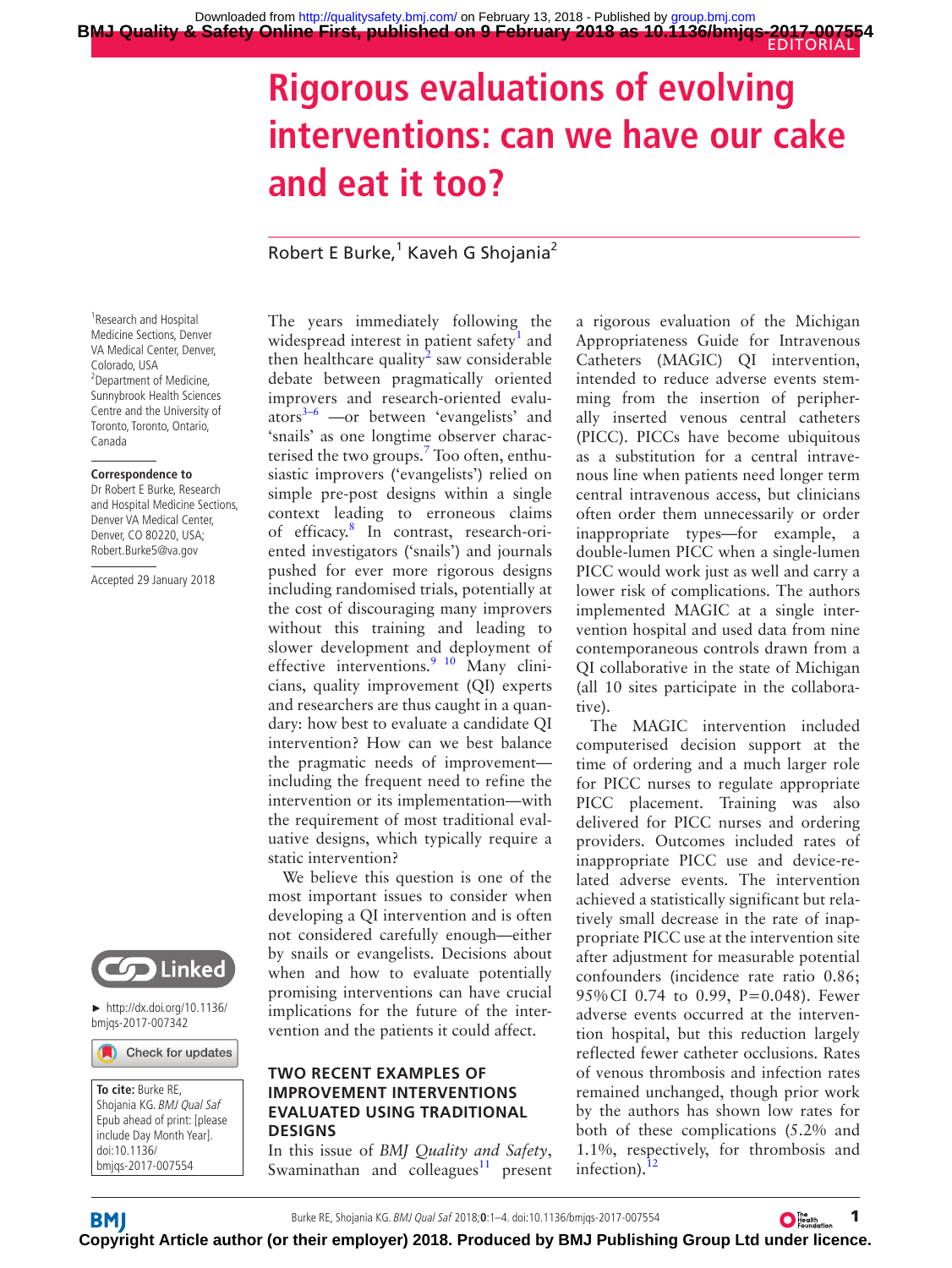## Editorial

Some might characterise these results as disappointing—bordering on a 'negative trial'. The authors (understandably) regard the intervention as having achieved some success and probably hope to refine the intervention further and test it in other hospitals in this collaborative. We do not seek to debate this point. Our interest here lies in discussing the tension in QI between the need to refine interventions, especially early in their development, and the desire to conduct rigorous, compelling evaluations to demonstrate their impact.

Consider a second example, in which Westbrook and colleagues evaluated a bundled intervention to reduce nurse interruptions during medication administration using a cluster randomised controlled trial  $(RCT).$ <sup>13</sup> For every 100 medication administrations, nurses on intervention wards experienced 15 fewer non-medication-related interruptions compared with control wards. Using results from their previous work on the risk of adverse drug events with interruptions during medication administration, $^{14}$  $^{14}$  $^{14}$  the authors themselves acknowledged that the observed reduction in interruptions would likely achieve little benefit for patients. Moreover, the nurses hated wearing the 'do not interrupt' vests, which constituted a core feature of the intervention.

#### **Why these two examples?**

What both interventions share, in addition to their small to modest impacts, is the use of rigorous, traditional evaluation paradigms—one an interrupted time series combined with contemporaneous controls (about as rigorous a non-randomised design as possible) and the other a cluster RCT. Yet, the disappointing effect sizes raise the question: did these interventions need further refinement before subjecting them to rigorous evaluation?

In the case of the MAGIC, the authors had a reasonable idea for an intervention, but much less prior work to inform the precise ingredients or implementation. In the example of the cluster RCT of a bundled 'do not interrupt' intervention, substantial prior work (not just by these authors) had explored this type of intervention. Thus, the investigators did not plan modifications to the intervention or its implementation strategy. Consequently, it made sense to randomise wards to a fixed intervention or to usual care and focus on evaluating the impact. That said, it obviously occurred to Westbrook *et al*[13](#page-3-8) that the nurses might not like wearing the vests, since they solicited this feedback as part of their results. Thus, they might have anticipated the need for making some changes to the intervention.

We recognise that hindsight is 20–20, and that the increasing use of controlled before-and-after studies, interrupted time series, and RCTs to evaluate improvement interventions represent a welcome advance compared to the simple before-after study, which has nothing to recommend it yet remains woefully common. On the other hand, we question the degree to which these traditional designs provide the appropriate balance between rigour and the need to refine interventions, since these evaluative designs presume a 'fixed' or unchanging intervention. None offer an obvious way for investigators to modify the intervention in response to implementation challenges or a disappointing effect size. More adaptive versions of these traditional evaluative designs do in fact exist, and we believe are underused.

# **Having our cake and eating it, too: rigorous evaluative designs which permit refinements to the intervention**

Plan-Do-Study-Act (PDSA) cycles offer the most familiar and accessible way to iteratively improve an intervention, but this approach has two main challenges: (1) it requires specialised expertise and effort to do well,  $15-17$  and (2) improvers may struggle to successfully pair this with a rigorous evaluative design. However, pairing high-quality PDSA cycles with run charts or statistical process control (SPC) charts can be a powerful and rigorous approach.<sup>18 19</sup> We have published many studies using SPC, but a particularly compelling example involved an 'electronic physiological surveillance system' implemented in two hospitals in England.<sup>20</sup> Nurses recorded patients' vital signs using a handheld device, which then algorithmically determined if another set of vitals should be done sooner, whether care should be escalated to a Rapid Response Team, and displayed the required timing of the response automatically on the same handheld device. Understandably, given the complexity of the intervention, the investigators permitted flexibility in aspects of the roll-out at the two hospitals with built-in cycles for improving fidelity to the intervention. Importantly, the authors could track how often the intervention was used at each site. This allowed them to powerfully demonstrate statistically significant decreases in mortality rates *that occurred in temporal association with successful deployment of the intervention*. [20](#page-3-12)

For larger multisite studies, 'stepped wedge' designs offer an appealing option<sup>21 22</sup> that will seem familiar to those accustomed to PDSA cycles. In their most rigorous form, they are cluster randomised trials, except that randomisation determines not whether a site receives the intervention, but rather when. The total number of sites is randomised into sequential cohorts, with all cohorts eventually implementing the intervention and each providing control data in the meantime. This design preserves the benefits of randomisation and also allows investigators to identify implementation challenges during the first cohort, and make adjustments if needed before moving on to the second cohort. Stepped-wedge trials can also increase the power to detect differences in smaller samples, since each site provides both control and intervention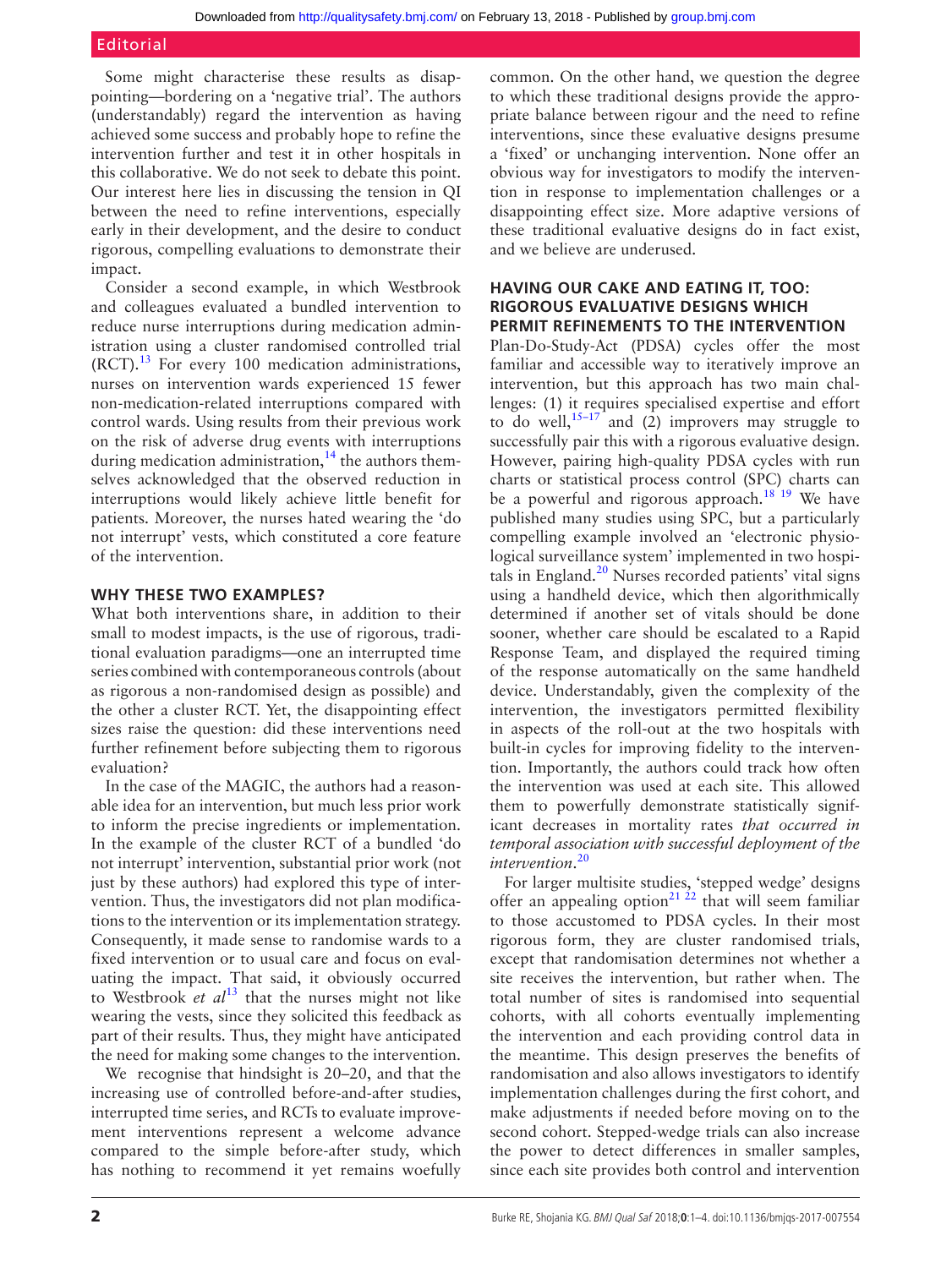data, with no need to divide the total N into mutually exclusive intervention and control sites. We have also published so-called 'naturalistic' stepped-wedge studies, $^{23}$   $^{24}$  which potentially introduce bias due to the lack of randomisation (eg, if the sites most eager to implement and best poised to succeed make up the first cohort), but still represent a reasonably rigorous design.

Consider how MAGIC might have benefited from using a stepped-wedge design (randomised or not). Instead of roughly 1000 intervention patients and 6000 controls, in the stepped wedge, the study could be thought of having 7000 controls and 7000 intervention patients—substantially strengthening their power to find important differences in patient outcomes that might be of most interest but have low baseline prevalence rates (such as thrombosis and infection). Similarly, the authors could build in time to evaluate their intervention at different clinical sites, deriving important insights into how to make the intervention generalisable beyond their single intervention hospital. All the hospital sites were already part of the collaborative and collecting PICC-related data; the additional effort may have been small relative to the real benefits in terms of rigour of the evaluation.

For interventions that are complex or multicomponent, where the greatest risk consists of unsuccessful implementation, an important alternative is an adaptive or Sequential Multiple Assignment Randomized Trial 'SMART' design.<sup>[25](#page-3-15)</sup> In this randomised design, intervention sites or clusters that do not successfully implement the health system intervention after a certain period of time are again randomised—to receive a different method of support for implementation of the intervention. Sites or units that successfully implement the intervention at the outset do not receive any additional intervention. The timing and types of support can be prespecified, and again offer insight into generalisability of the intervention or key ingredients to successful implementation at different study sites. Rather than waiting until the end of the trial to discover some sites had struggled to implement the intervention, much less evaluate its effectiveness, steps built into the trial can 'catch' struggling sites and intervene to support them in successfully implementing the intervention—which is, after all, what is needed to evaluate the intervention's value. This can be thought of having the effect of reducing the difference between 'intention to treat' and 'per-protocol' analyses for complex health system interventions.

This 'SMART' design might well have benefited the evaluation of the intervention reported in our second example by Westbrook *et al*. [13](#page-3-8) Their 'do not interrupt' bundle consisted of multiple elements: nurses wearing the 'do not interrupt' vest; interactive workshops with nurses about the intervention; standardised education sessions with clinical staff as well as patients to remind them not to interrupt the nurses except for serious or

urgent concerns; and the use of reminders posted on the unit.<sup>[13](#page-3-8)</sup> While there was high fidelity for wearing the vest among nurses on the intervention units, adherence to other aspects of the bundled intervention was not measured or not reported. One can easily imagine low adherence to or impact from these other elements of the intervention, given conflicting priorities on busy inpatient wards. The authors could have built in times where fidelity to the bundled intervention was measured on intervention wards, and wards with low fidelity received additional support to make sure the intervention was deployed as intended, allowing us to understand its value and gaining important information along the way about how best to implement it. Westbrook *et al* are not alone in struggling with this issue, which is surprisingly common among multicomponent QI interventions that are subsequently tested in large cluster RCTs.<sup>26</sup>

Adaptive study designs provide rigour in evaluation, allow flexibility to modify the intervention and demand that improvers stop at intervals to measure progress. This does not just provide critically important context for generalising to other systems, but also allows evaluation of the intervention in its optimal form (ie, at its maximum effectiveness)—and if the benefit remains disappointingly small, allows improvers to move on and pursue other paths.

The rigour by which QI interventions are evaluated is increasing, with journals increasingly pushing for randomised designs in order to be considered for publication.<sup>10</sup> This debate has gone on for some time, with broad agreement that evaluations such as simple before-after studies are not sufficiently rigorous,<sup>[9](#page-3-5)</sup> especially retrospective ones, where the evaluation has clearly come as an afterthought. However, we believe this focus on randomisation misses a critical point: that QI interventions often require some refinement—of the intervention itself or the implementation strategy—and thus need flexible, adaptive evaluations. PDSA cycles paired with SPC charts, stepped-wedge designs and SMART trials can all provide rigorous evaluations that allow for such flexibility. Moreover, the refinements allowed by these designs provide valuable lessons learnt which will assist in further dissemination of effective interventions. The balance between flexibility and rigour provided by adaptive designs may provide the best balance between 'snails' and 'evangelists' and more rapidly identify and deploy effective system-level interventions, which remain in sadly short supply.

**Contributor** REB and KGS both contributed to the conception of the paper; they both critically read and modified subsequent drafts and approved the final version. They are both editors at BMJ Quality & Safety.

**Funding** Dr. Burke is supported by a VA Career Development Award. Views expressed are not necessarily those of the US Department of Veterans Affairs.

**Competing interests** None declared.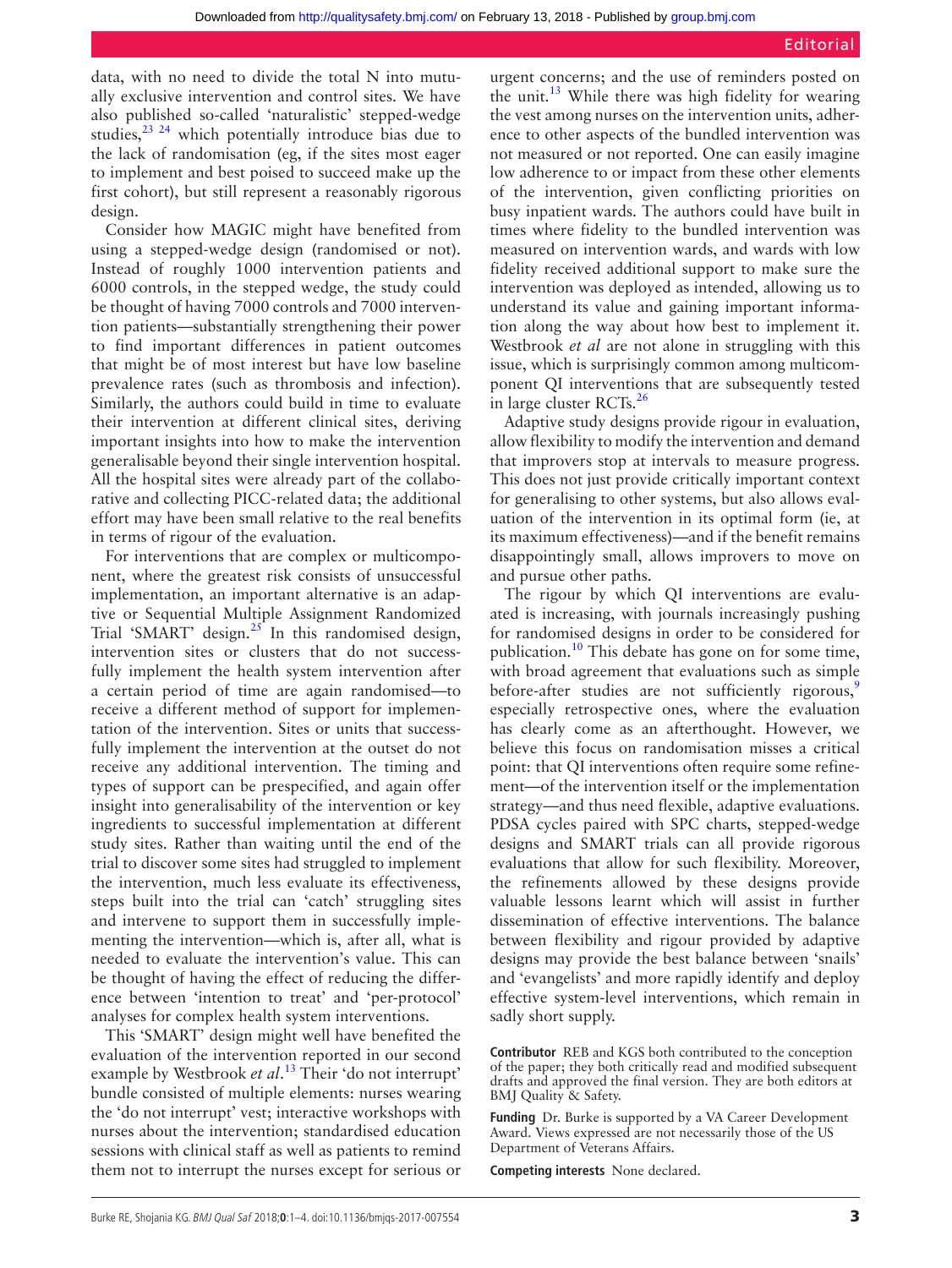# Editorial

**Provenance and peer review** Commissioned; internally peer reviewed.

© Article author(s) (or their employer(s) unless otherwise stated in the text of the article) 2018. All rights reserved. No commercial use is permitted unless otherwise expressly granted.

#### **References**

- <span id="page-3-0"></span>1 Institute of Medicine. *To err is human: building a safer health system*. Washington, DC: The National Academies Press, 2000.
- <span id="page-3-1"></span>2 Institute of Medicine. *Crossing the quality chasm: a new health system for the 21st century*. Washington, DC: The National Academies Press, 2001.
- <span id="page-3-2"></span>3 Shojania KG, Duncan BW, McDonald KM, *et al*. Safe but sound: patient safety meets evidence-based medicine. *[JAMA](http://www.ncbi.nlm.nih.gov/pubmed/12132985)* 2002;288:508–13.
- 4 Leape LL, Berwick DM, Bates DW. What practices will most improve safety? Evidence-based medicine meets patient safety. *[JAMA](http://www.ncbi.nlm.nih.gov/pubmed/12132984)* 2002;288:501–7.
- 5 Berwick DM. The science of improvement. *[JAMA](http://dx.doi.org/10.1001/jama.299.10.1182)* 2008;299:1182–4.
- 6 Auerbach AD, Landefeld CS, Shojania KG. The tension between needing to improve care and knowing how to do it. *[N Engl J Med](http://dx.doi.org/10.1056/NEJMsb070738)* 2007;357:608–13.
- <span id="page-3-3"></span>7 Davidoff F. Systems of service: reflections on the moral foundations of improvement. *[BMJ Qual Saf](http://dx.doi.org/10.1136/bmjqs.2010.046177)* 2011;20(Suppl 1):i5–10.
- <span id="page-3-4"></span>8 Shojania KG, Grimshaw JM. Evidence-based quality improvement: the state of the science. *[Health Aff](http://dx.doi.org/10.1377/hlthaff.24.1.138)* 2005;24:138–50.
- <span id="page-3-5"></span>9 Shojania KG. Conventional evaluations of improvement interventions: more trials or just more tribulations? *[BMJ Qual](http://dx.doi.org/10.1136/bmjqs-2013-002377)  [Saf](http://dx.doi.org/10.1136/bmjqs-2013-002377)* 2013;22:881–4.
- <span id="page-3-17"></span>10 Grady D, Redberg RF, O'Malley PG. Quality improvement for quality improvement studies. *[JAMA Intern Med](http://dx.doi.org/10.1001/jamainternmed.2017.6875)* 2017.
- <span id="page-3-6"></span>11 Swaminathan L, Flanders S, Rogers M, *et al*. Improving PICC use and outcomes in hospitalised patients: an interrupted time series study using MAGIC criteria. *[BMJ Qual Saf](http://dx.doi.org/10.1136/bmjqs-2017-007342)* 2017:bmjqs-2017-007342.
- <span id="page-3-7"></span>12 Chopra V, Smith S, Swaminathan L, *et al*. Variations in peripherally inserted central catheter use and outcomes in michigan hospitals. *[JAMA Intern Med](http://dx.doi.org/10.1001/jamainternmed.2015.8402)* 2016;176:548–51.
- <span id="page-3-8"></span>13 Westbrook JI, Li L, Hooper TD, *et al*. Effectiveness of a 'Do not interrupt' bundled intervention to reduce interruptions during medication administration: a cluster randomised controlled feasibility study. *[BMJ Qual Saf](http://dx.doi.org/10.1136/bmjqs-2016-006123)* 2017;26:734–42.
- <span id="page-3-9"></span>14 Westbrook JI, Woods A, Rob MI, *et al*. Association of interruptions with an increased risk and severity of medication administration errors. *[Arch Intern Med](http://dx.doi.org/10.1001/archinternmed.2010.65)* 2010;170:683–90.
- <span id="page-3-10"></span>15 Taylor MJ, McNicholas C, Nicolay C, *et al*. Systematic review of the application of the plan-do-study-act method to improve quality in healthcare. *[BMJ Qual Saf](http://dx.doi.org/10.1136/bmjqs-2013-001862)* 2014;23:290–8.
- 16 Leis JA, Shojania KG. A primer on PDSA: executing plan-dostudy-act cycles in practice, not just in name. *[BMJ Qual Saf](http://dx.doi.org/10.1136/bmjqs-2016-006245)* 2017;26:572–7.
- 17 Reed JE, Card AJ. The problem with plan-do-study-act cycles. *[BMJ Qual Saf](http://dx.doi.org/10.1136/bmjqs-2015-005076)* 2016;25:147–52.
- <span id="page-3-11"></span>18 Fretheim A, Tomic O. Statistical process control and interrupted time series: a golden opportunity for impact evaluation in quality improvement. *[BMJ Qual Saf](http://dx.doi.org/10.1136/bmjqs-2014-003756)* 2015;24:748–52.
- 19 Perla RJ, Provost LP, Murray SK. The run chart: a simple analytical tool for learning from variation in healthcare processes. *[BMJ Qual Saf](http://dx.doi.org/10.1136/bmjqs.2009.037895)* 2011;20:46–51.
- <span id="page-3-12"></span>20 Schmidt PE, Meredith P, Prytherch DR, *et al*. Impact of introducing an electronic physiological surveillance system on hospital mortality. *[BMJ Qual Saf](http://dx.doi.org/10.1136/bmjqs-2014-003845)* 2015;24:176–7.
- <span id="page-3-13"></span>21 Hemming K, Haines TP, Chilton PJ, *et al*. The stepped wedge cluster randomised trial: rationale, design, analysis, and reporting. *[BMJ](http://dx.doi.org/10.1136/bmj.h391)* 2015;350:h391.
- 22 Kullgren JT, Krupka E, Schachter A, *et al*. Precommitting to choose wisely about low-value services: a stepped wedge cluster randomised trial. *[BMJ Qual Saf](http://dx.doi.org/10.1136/bmjqs-2017-006699)* 2017.
- <span id="page-3-14"></span>23 Bion J, Richardson A, Hibbert P, *et al*. 'Matching Michigan': a 2-year stepped interventional programme to minimise central venous catheter-blood stream infections in intensive care units in England. *[BMJ Qual Saf](http://dx.doi.org/10.1136/bmjqs-2012-001325)* 2013;22:110–23.
- 24 Franklin BD, Reynolds M, Sadler S, *et al*. The effect of the electronic transmission of prescriptions on dispensing errors and prescription enhancements made in English community pharmacies: a naturalistic stepped wedge study. *[BMJ Qual Saf](http://dx.doi.org/10.1136/bmjqs-2013-002776)* 2014;23:629–38.
- <span id="page-3-15"></span>25 Kilbourne AM, Almirall D, Eisenberg D, *et al*. Protocol: Adaptive Implementation of Effective Programs Trial (ADEPT): cluster randomized SMART trial comparing a standard versus enhanced implementation strategy to improve outcomes of a mood disorders program. *[Implement Sci](http://dx.doi.org/10.1186/s13012-014-0132-x)* 2014;9:132.
- <span id="page-3-16"></span>26 Kane RL, Huckfeldt P, Tappen R, *et al*. Effects of an intervention to reduce hospitalizations from nursing homes: a randomized implementation trial of the INTERACT program. *[JAMA Intern Med](http://dx.doi.org/10.1001/jamainternmed.2017.2657)* 2017;177:1257–64.